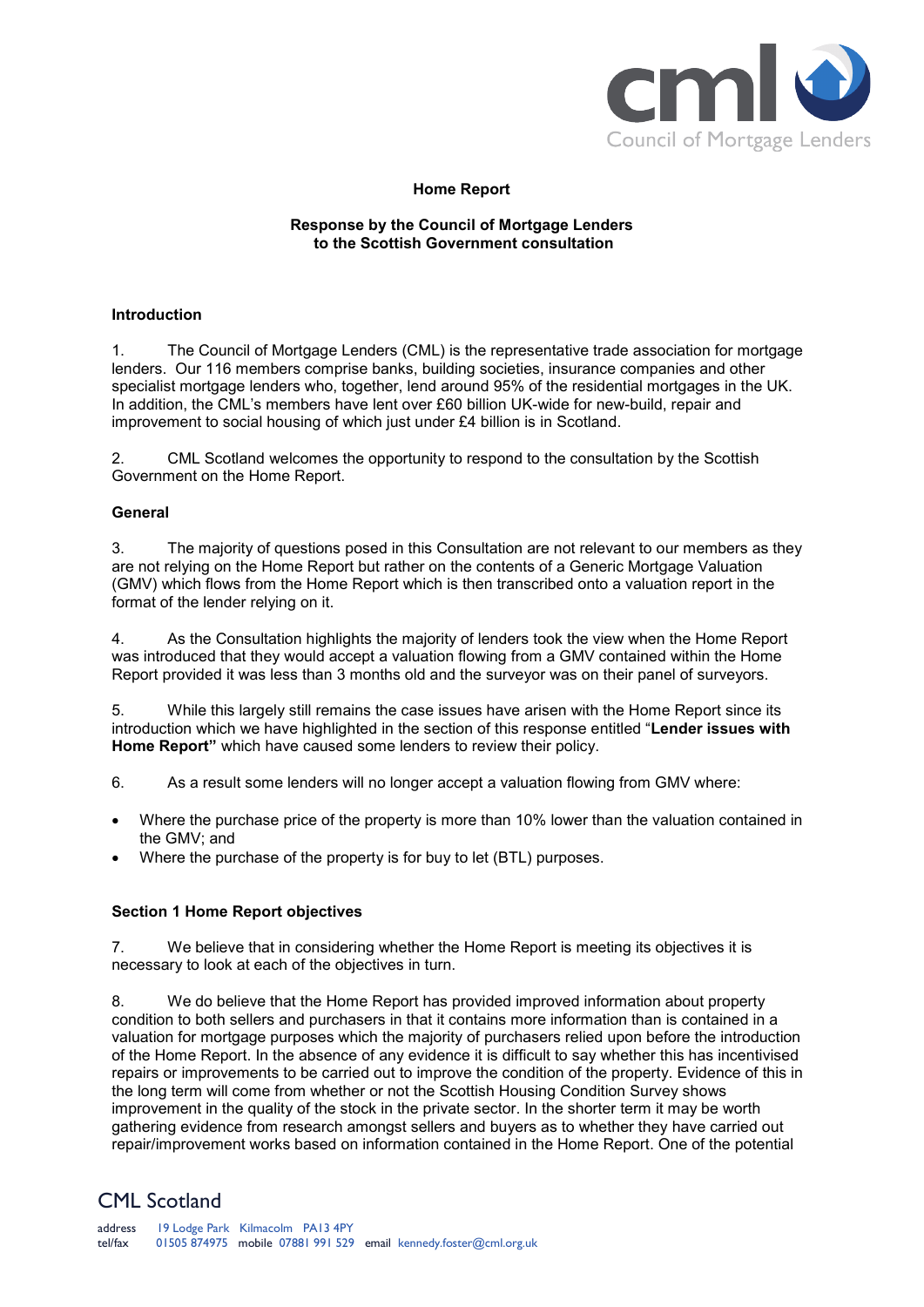benefits of a database of Home Reports is it could highlight whether the condition of individual properties is improving.

9. So far as the objective of Home Reports removing the need for buyers to pay for multiple valuations and surveys it could be argued that this was addressed prior to the introduction of the Home Report by the introduction of the practice of making offers subject to survey. The introduction of the Home Report and the more difficult conditions in the property market have resulted in additional costs, particularly with Home Reports having to be refreshed in slow moving markets. It could be argued that the burden of costs has simply been passed from buyer to seller.

10. We do not believe the Home Report has addressed the issue of artificially low asking prices. Many properties are still marketed at an "offers over" figure and that often is well below the valuation figure contained in the Home Report. This clearly is still being used as a marketing tool to encourage interest from prospective buyers in the property although serious buyers will have the benefit of seeing the Home Report and knowing whether they can make an offer commensurate with the valuation figure.

11. It is our view that the only objective which is still valid for the Home Report is the one on property condition.

12. We expressed the view during the working parties which were set up to **develop** the Home Report that a national register of Home Reports should be established. In our view there would be many advantages to this as it would readily provide information on whether both the condition and energy efficiency of properties was improving. This is important if Scotland is to achieve its climate change targets. A database of information such as this would provide information which would assist in the on going development of desk top valuations which may assist in containing valuation costs going forward. It could potentially also act as an anti fraud measure and highlight situations where sellers were instructing more than one Home Report when exposing their property for sale. It maybe that the valuation industry would be interested in developing such a register and it has a track record in this regard with the likes of the development of the Quest system.

## **Section 2 How Home Report is working**

13. Lenders are not involved with the commissioning of Home Reports and it's therefore difficult for us to comment upon whether the disclosure regime is for example working effectively. We do believe however that there may be issues around the influence of selling agents. For example when a Home Report has to be refreshed because the valuation is out of date for there has been a reluctance to reduce the valuation to reflect current market conditions.

14. In particular, a matter which taxes the mind of lenders is the issue of 'conflict of interest'. South of the border we commonly encounter situations where, for example, a surveyor employed by a major Group may inspect and value a property being sold by an Estate Agent within the same Group acting for the seller. We are comfortable enough with this situation and to try to control and avoid it would be nigh impossible due to the many different trading names used. However, in Scotland the relationships are somewhat more complicated.

15. In Scotland it is common for say a surveyor employed by the same Group to actually be instructed by an Estate Agent in the same Group acting for the seller to value the property for the Home Report, then provide a copy of the report to a prospective purchaser, and finally to provide a mortgage valuation to a lender. This goes much further than it does in England and Wales and we wonder if this should be looked at as part of the review. In England the surveyor has no role in setting the price but under the Scottish system the Home Report assessment must play a large part in influencing final sales strategy and pricing. Is it a relationship too far?

16. An alternative would be that firms of surveyors who '"are part of the same parent company or trading group", are barred from doing Home Reports on properties being marketed by other firms who are part of the same group. This would ensure a greater degree of objectivity and the work would be more freely circulated around the market. It would bring greater transparency for the prospective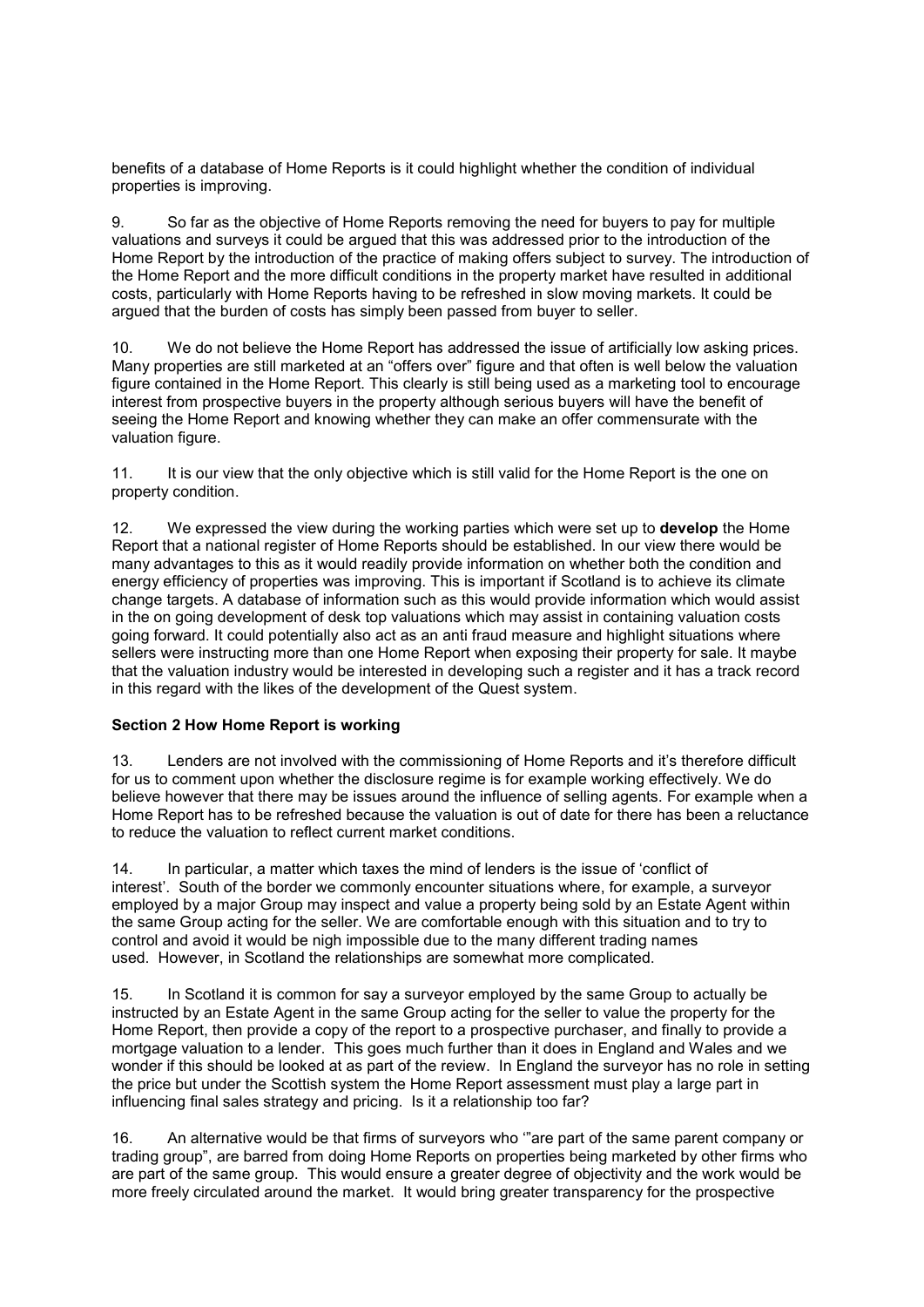purchasers who would know there was less room for undue influence and more objectivity in the advice.

17. At present lenders will normally only accept a valuation flowing from a Chartered Surveyor registered with RICS. If the Scottish Government was minded to authorise other organisations to prepare Home Reports then lenders would want to satisfy themselves that similar protection was offered as that afforded by RICS members in terms of training and competence, professional standards, maintenance of professional indemnity insurance and redress schemes before they would be willing to rely on a valuation provided by such an organisation.

## **Section 3 Home Report Documents**

18. The valuation contained in the Home Report is prepared on behalf of the seller at the time the property is marketed for sale whereas under the previous system the valuation was prepared on behalf of the purchaser when the potential purchase price was known. Lenders normally require surveyors to provide them with an accurate indication of the current value of the property based on current sales and marketing evidence. In the recent downturn in the property market we have seen limited evidence of valuers being willing to say to the lender that the valuation contained in the GMV is inaccurate even although the sale price agreed between the seller and purchaser in the open market may be much less than the valuation contained in the GMV. This is a major concern for lenders and reflects a flaw in the current Home Report system.

19. We believe that in addition to expanding the Property questionnaire to include questions on fees due to Land Maintenance Companies it could also be expanded to cover questions in relation to energy efficiency measures installed in the property. For example if solar panels are installed are they owned outright or leased and how much do they earn in terms of the Feed in Tariff. There should also be a question if any of these measures are financed through the Green Deal.

### **Issues for Lenders**

20. Where a refreshed Home Report is required lenders are seeing delays in producing a valuation for their purposes. This is in all probability due to the fact that there will be a negotiation between seller and purchaser regarding the costs of refreshing the Home Report. From the perspective of lenders it would be quicker for them to instruct a valuation for mortgage purposes. Delays of this nature will impact on the ability of lenders to issue mortgage offers at what is a time critical part of the mortgage process.

21. The point highlighted in 18 above is a major concern to lenders. It has a number of impacts in terms of product pricing, the accuracy of current and future lending decisions in relation to the property concerned, whether or not the correct level of regulatory capital is being set aside for the mortgage and inaccurate information being given if the mortgage is to be securitised.

22. When instructing a valuation for mortgage purposes a lender will advise the surveyor of the sale price as notified to them by the potential borrower. It is the practice of surveyors to check this out with the seller or selling agent. This is a valuable anti fraud tool. It does not appear that these checks are happening where a transcript is being obtained from a GMV.

23. Lenders have individual lending policies. For example you may have one lender who is prepared to lend against a particular type of property whereas another is not. These policies will represent the lender's risk appetite. Unfortunately the GMV cannot handle each lender's policy and when reports are being transcribed into the lender's format they can only include the information contained in the GMV. As a result matters relating to individual lenders policies are not being reported upon. This consequently means that some transcripts from the GMV are not fit for purpose so far as lenders are concerned.

24. In 6. Above we highlighted that some lenders will no longer accept a valuation flowing from a Home Report where the purpose of the loan is BTL. This is because they are seeing increased risks